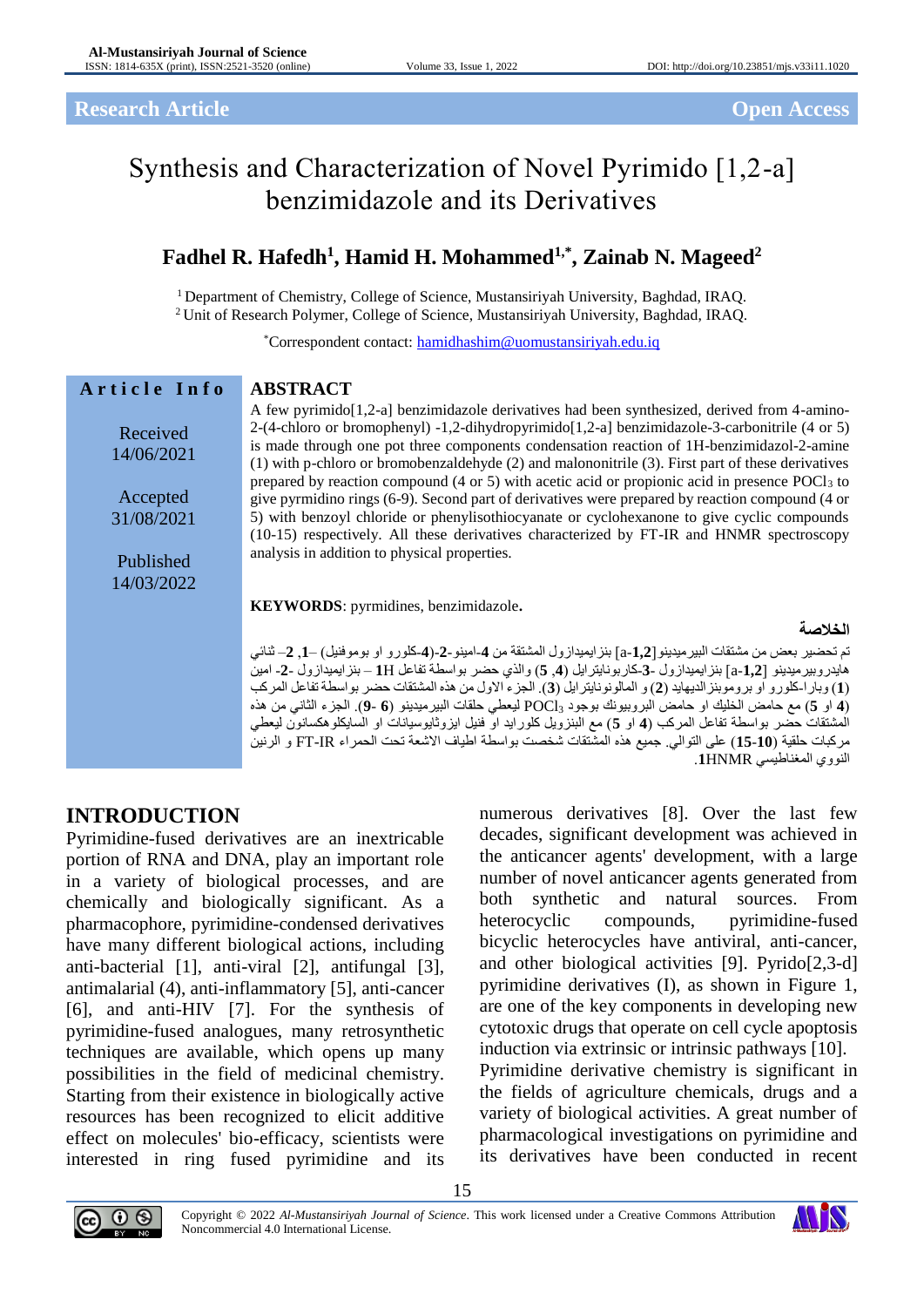decades. Yet, additional research is needed to determine the biological chemicals' requirement. In medicinal chemistry, many approaches for pyrimidine synthesis, as well as their various reactions, create an enormous scope. These researches were aided by the fact that pyrimidines can be used as a core structure for a variety of biologically active compounds.



Figure 1: Pyrido[2,3-d] pyrimidine derivatives.

A wide variety of pyrimidine derivatives were found to have antitumor [11], antimycobacterial [12], anticancer [13], antiviral [14], antimicrobial [15], anti-inflammatory [16] and analgesic activities [17].

## **EXPERIMENTAL PART**

#### **1. Chemical materials**

All solvents and reactants utilized in this research were reagent grade and were purchased from Sigma Aldrich and Fluka. In Germany, Stuarts, SMP30 Melting Points apparatus, melting points are specified in open capillary tubes and uncorrected. At the Dept. of Chemistry/Collage of Science/Univ. of Mustansiriyah, infrared spectra (FT-IR) were acquired with the use of Shimadzu FT-IR8400S spectrophotometer.

1HNMR spectra have been recorded on a Bruker, Ultra Shield 400Mhz, spectrometer (Switzerland) utilizing tetra-methylsilane (TMS) as internal standard and DMSO-d-6 as a solvent, in Turkey, all progress of the reactions and checking the purity were performed with thin layer chromatography (TLC) technique and revealed by mixture of nhexane and ethyl acetate (3: 2) as eluent in the staining jar and irradiation with UV light chromatograms.

## **2. Synthesis of 4-amino-2-(4-chlorophenyl)- 1,2-dihydropyrimido [1,2-a] benzimidazole-3-carbonitrile (4,5)**

In a typical procedure from [18], equimolar amounts of p-chloro or p-bromo benzaldehyde (0.01mol), malononitrile (0.66g, 0.01mol) and 1Hbenzimidazol-2-amine (1.33g, 0.01mol) were mixed with few drops of NaOH (20 %) in ethanol of (10ml) and refluxed with 60 mins stirring. After the reaction is completed, the mix has been cooled to room temperature and after that poured to ice for getting crude products. In addition, the crude products were purified through recrystallization from ethanol [4,5]. The compound's physical properties [4,5] are provided in Table 1.

### **3. Synthesis of 5-(4-chloro or bromophenyl)-2alkyl-5,6-di-hydrobenzo**

## **[4,5]imidazo[1,2-a]pyrmido[5,4-e]pyrmidin-4(3H)-one[6-9]**

A mixture of compound [4,5] (0.001mol) was dissolved in aliphatic carboxylic acid (15ml), then POCl3 (2ml) was added quickly. For 22 hours, the mix was refluxed. After the reaction mixture had cooled, ice water was added to it (50ml). The result was a large amount of white precipitate. To neutralize the acid, fused K2CO3 was added until no bubbles appeared. Compounds [6-9] were obtained by filtering the reaction mixture, washing it with a tiny amount of ethanol, drying it, and recrystallizing it from ethanol. Table 1 lists the physical characteristics of compounds [6-9].

#### **4. Synthesis of 5-(4-chloro or**

### **bromophenyl)-2-phenyl-5,6-dihydrobenzo [4,5]imidazo[1,2-a]pyrmido[5,4-e]pyrmidin-4(3H)-one[10-11]**

A mixture of compound [4,5] (0.003mol) as well as benzoyl chloride (0.42g, 0.003mol) in pyridine (15ml) has been refluxed for a period of 24 hrs. Solid product formed upon pouring into ice-water has been collected through filtration as well as recrystallized from ethanol [10,11]. Furthermore, the compound's physical properties [10,11] are provided in Table 1.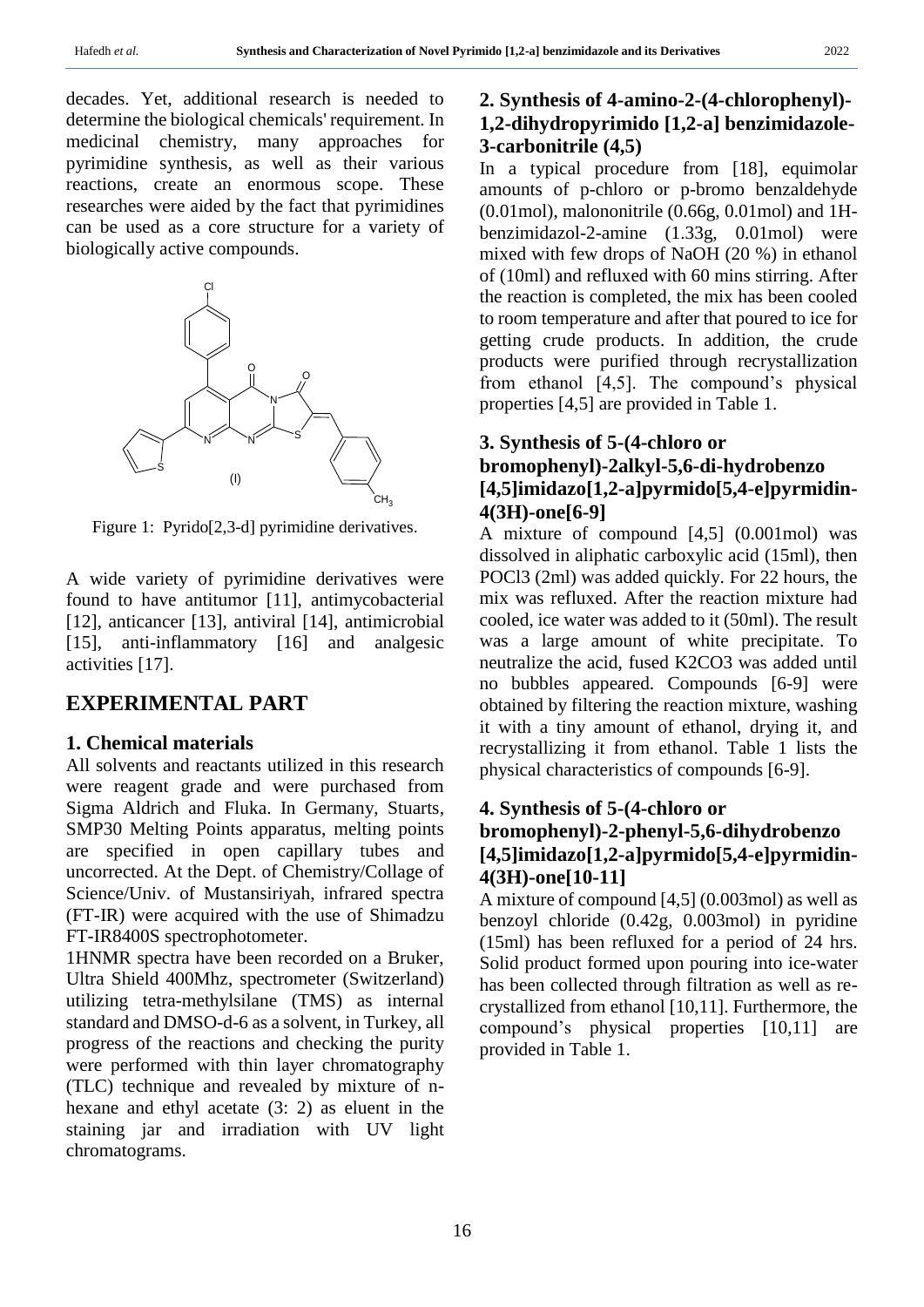## **5. Synthesis of 5-(4-chloro or bromophenyl)-4-imino-3-phenyl-3,4,5,6 tetrahydrobenzo [4,5]imidazo[1,2 a]pyrmido[5,4-e]pyrmidine-2(1H)-thione [12,13]**

A mixture of compound [4,5] (0.003mol) and phenyl isothiocyanate (0.4g, 0.003mol) in pyridine (15ml) has been refluxed for a period of 18 hrs. In addition, the solid product created when pouring into ice-water has been gathered through filtration as well as washed by distilled water and after that recrystallized from ethanol for giving compounds [12], and [13] respectively. The compound's physical properties [12], and [13] are provided in Table 1.

## **6. Synthesis of 7-(4-chloro or bromophenyl)-6,7, 9,10,11,12 hexahydrobenzo [4/,5/]imidazo[2/,1/:2,3]pyrmido[4,5 b]quinolin-8-amine[14,15]**

To a mixture of compound [4,5] (0.001mol) and cyclohexanone (10ml) placed in a round bottom flask connected to a reflux condenser, was added FeCl<sub>3</sub> (0.16g, 0.001mol). The mixture was heated for 24 hrs at a temperature of 120°C under stirring. Following cooling to r.t, the remaining solids have been treated by NaOH solution (2 mol/L, 8ml), while such mixture has been heated at reflux for a period of 24 hrs. On cooling to r.t, the reaction mixture has been extracted with the CHCl3 (3x8ml), the organic layers have been combined and dried over Na2SO4. The solvent has been evaporated under decreased pressure and re-crystallized from the ethanol for the purpose of giving the compound [14,15], the physical characteristics have been listed in Table 1.

| Com. No. | M.F                  | M.W<br>gm/mole | Rec. solvent | $R_{\cdot f}$ | <b>Yield</b><br>(%) | <b>Colour</b> | m.p<br>$\rm ^{\circ}C$ |
|----------|----------------------|----------------|--------------|---------------|---------------------|---------------|------------------------|
| $[4]$    | $C_{17}H_{12}N_5Cl$  | 321            | ethanol      | 0.63          | 82                  | yellow        | 234-236                |
| $[5]$    | $C_{17}H_{12}N_5Br$  | 365            | ethanol      | 0.58          | 79                  | yellow        | 233-235                |
| [6]      | $C_{19}H_{14}N_5OCl$ | 363            | ethanol      | 0.20          | 69                  | brown         | 200-202                |
| $[7]$    | $C_{20}H_{16}N_5OCl$ | 377            | ethanol      | 0.27          | 65                  | dark brown    | 175-177                |
| [8]      | $C_{19}H_{14}N_5OBr$ | 407            | ethanol      | 0.25          | 60                  | dark brown    | 120-122                |
| $[9]$    | $C_{20}H_{16}N_5OBr$ | 421            | ethanol      | 0.29          | 61                  | dark brown    | 193-195                |
| $[10]$   | $C_{24}H_{16}N_5OCl$ | 425            | ethanol      | 0.26          | 71                  | golden        | 110-112                |
| $[11]$   | $C_{24}H_{16}N_5OBr$ | 469            | ethanol      | 0.28          | 69                  | yellow        | 137-139                |
| $[12]$   | $C_{24}H_{17}N_6SC1$ | 456            | ethanol      | 0.54          | 67                  | orange        | 127-129                |
| $[13]$   | $C_{24}H_{17}N_6SBr$ | 500            | ethanol      | 0.60          | 62                  | orange        | 142-144                |
| $[14]$   | $C_{23}H_{20}N_5Cl$  | 401            | ethanol      | 0.23          | 63                  | brown         | 188-190                |
| $[15]$   | $C_{23}H_{20}N_5Br$  | 445            | ethanol      | 0.19          | 64                  | dark brown    | 200-202                |

| Table 1. The compound's physical properties (4-15). |  |  |
|-----------------------------------------------------|--|--|
|                                                     |  |  |

## **RESULTS AND DISCUSSION**

The derivatives of the Pyrimido [1,2a]benzimidazole (6-15) have been synthesized from 4-amino-2-(4-chlorophenyl or 4 bromophenyl)-1,2-di-hydropyrimido[1,2-a] benzimidazole-3-carbonitrile (4,5), which prepared via one thee components condensation reaction of  $1H$ -benzimidazol-2-amine  $(1)$  with chlorobenzaldehyde or p-bromobenzaldehyde (2) and malononitrile (3), the FTIR of [4,5], shows stretching bands symmetrical and unsymmetrical



17

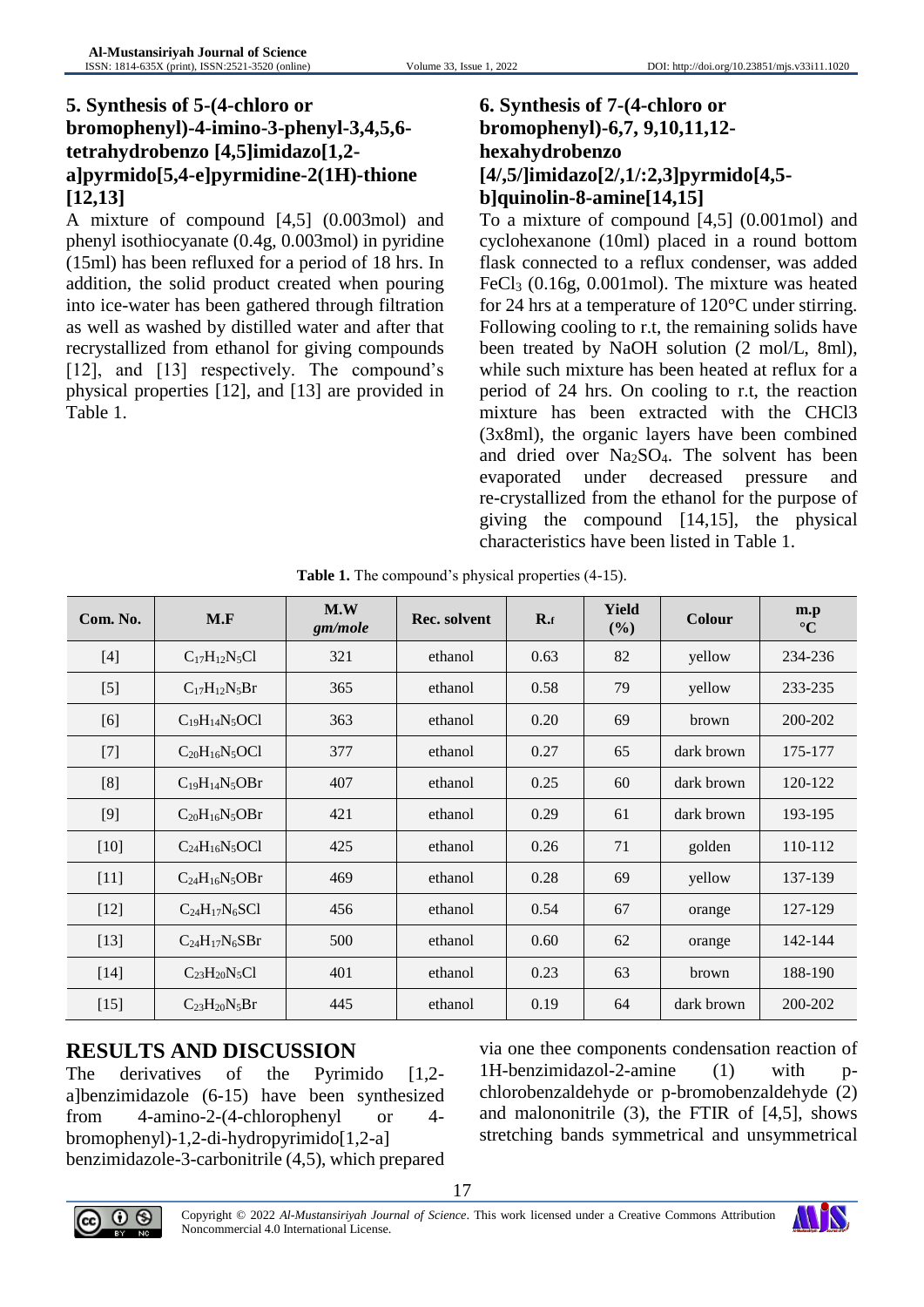of (NH<sub>2</sub>) at 3321-3410 cm<sup>-1</sup> and 2185 cm<sup>-1</sup> for (C≡N), other stretching bands found in Table 2.

| <b>Table 2.</b> The Stretching bands $(cm^{-1})$ of compounds $(4, 5)$ . |  |  |  |  |
|--------------------------------------------------------------------------|--|--|--|--|
|--------------------------------------------------------------------------|--|--|--|--|

|                  | Stretching band $(cm-1)$ |           |                |            |              |       |                |         |                  |  |
|------------------|--------------------------|-----------|----------------|------------|--------------|-------|----------------|---------|------------------|--|
| Comp.            | NH <sub>2</sub>          | <b>NH</b> | $C-H$<br>arom. | C-H aliph. | $C \equiv N$ | $C=N$ | $N-H$<br>bend. | $C = C$ | $C-X$            |  |
| $\boldsymbol{4}$ | 3410, 3325               | 3219      | 3070           | 3009       | 2185         | 1647  | 1637           | 1597    | 1091<br>$(C-Cl)$ |  |
| 5                | 3410, 3321               | 3246      | 3100           | 2906-2999  | 2185         | 1678  | 1637           | 1597    | 1089<br>$(C-Br)$ |  |

The 1HNMR spectrum of compound [4,5], shows signals at  $\delta$ =5.25-5.26 ppm (s, 1H, CH and NH) in pyrimidine ring,  $\delta$ =7.62-7.63 ppm (s, 2H, NH<sub>2</sub>) and signals at  $\delta$ =6.98-8.61 (m, 8H, Ar-H).

The synthesized compounds' structures were consistent with the mass spectral data (4,5). Compounds 4 or 5 were chosen as starting compounds for synthesizing further compounds (6 -15). The reaction of a compound [4,5] with a few aliphatic carboxylic acids (propionic acid, acetic acid) in the existence of POCl<sup>3</sup> yielded pyrimidinone derivatives, which were fused benzoimidazo – pyrmidine ring  $(6-9)$  POCl<sub>3</sub> served as a chlorinating reagent as well as an oxidant in this reaction system. As a result, this work indicated that the compound [4,5] was oxidized first and after that reacted with acyl chloride that was produced in situ from carboxylic acid with POCl<sub>3</sub> reaciton. The target products were produced after cyclization as well as condensation of the intermediate. Through controlling the amount of POCl3, the reaction occurred smoothly, and products have been acquired in good yields. Our past research backs up these findings [19].

Compounds [6-9] have been characterized by FT-IR and 1HNMR, FTIR of compound [6-9], exhibits disappearance stretching band of  $(C \equiv N)$ , and the other characteristic bands have been shown in Table 3.

| <b>Table 3.</b> Bands $(cm-1)$ of compounds $(6-9)$ . |  |  |
|-------------------------------------------------------|--|--|
|-------------------------------------------------------|--|--|

|           | Tunic of Dunus (Cili<br>, от соппосина, го эн |           |            |                |             |         |  |  |  |  |
|-----------|-----------------------------------------------|-----------|------------|----------------|-------------|---------|--|--|--|--|
| Comp. NO. | NH                                            | C-H arom. | C-H aliph. | $C = O$ pyrmi. | $C=N$       | $C = C$ |  |  |  |  |
|           | 3228                                          | 3184      | 2939-2883  | 1654           | 1606        | 1589    |  |  |  |  |
|           | 3211                                          | 3080      | 2993       | 1681           | 1651        | 1591    |  |  |  |  |
|           | 3236                                          | 3115      | 3041-2933  | 1693           | 1653        | 1573    |  |  |  |  |
|           | 3362                                          | 3171      | 3028-2912  | 1668           | 1640 (weak) | 1597    |  |  |  |  |

The 1HNMR spectrum of compound [6] shows signals at  $\delta$ =2.45ppm (s, 3H, CH<sub>3</sub>), signals at  $\delta$ =5.63 ppm (s, 1H, CH and NH), signals at  $\delta$ =7.00-7.39 (m,8H, Ar-H) and δ=8.14ppm (s,1H, NH (pyrmidino cyclic)).

The 1HNMR spectrum of compound [7] shows signals at 1.13ppm (t,3H,CH3), signals at  $\delta$ =2.03ppm (q,2H, CH2), signals at  $\delta$ =5.63 ppm (s, 1H, CH and NH), signals at  $\delta = 7.00 - 8.30$  (m, 8H, Ar-H) and  $\delta = 8.48$ ppm (s, 1H, NH (pyrmidino cyclic)). The 1HNMR spectrum of compound [8] shows signals at  $\delta$ =2.47ppm (s, 3H, CH<sub>3</sub>), signals at  $\delta$ =5.88 ppm (s, 1H, CH and NH), signals at  $\delta$ =7.00-8.23 (m, 8H, Ar-H) and  $\delta = 8.25$  ppm (s, 1H, NH (pyrmidino cyclic)). The 1HNMR spectrum of compound [9] shows signals at 1.13 ppm

(t,3H,CH<sub>3</sub>), signals at  $\delta$ =2.03ppm (q,2H, CH<sub>2</sub>), signals at  $\delta$ =5.69 ppm (s, 1H, CH and NH), signals at  $\delta = 7.00 - 8.19$  (m, 8H, Ar-H) and  $\delta = 8.43$ ppm (s,1H, NH (pyrmidino cyclic)) Reaction [4,5] with benzoyl chloride in presence of pyridine gave compound [10,11]. Treatment of compound [4,5] with the phenyl isothiocyanate in pyridine for 16 h had resulted in the fused pyrimidino derivative [12,13] in 81% yield. Cyclization of compound [4,5] with cyclohexanone performed in presence lewis acids as catalyst and NaOH for synthesizing pyridine derivative [14,15], compounds [10-15] were characterized by FT-IR and 1HNMR, the FT-IR illustrates the disappearance stretching band of (C≡N), and the rest of the characteristic bands have been listed in Table 4.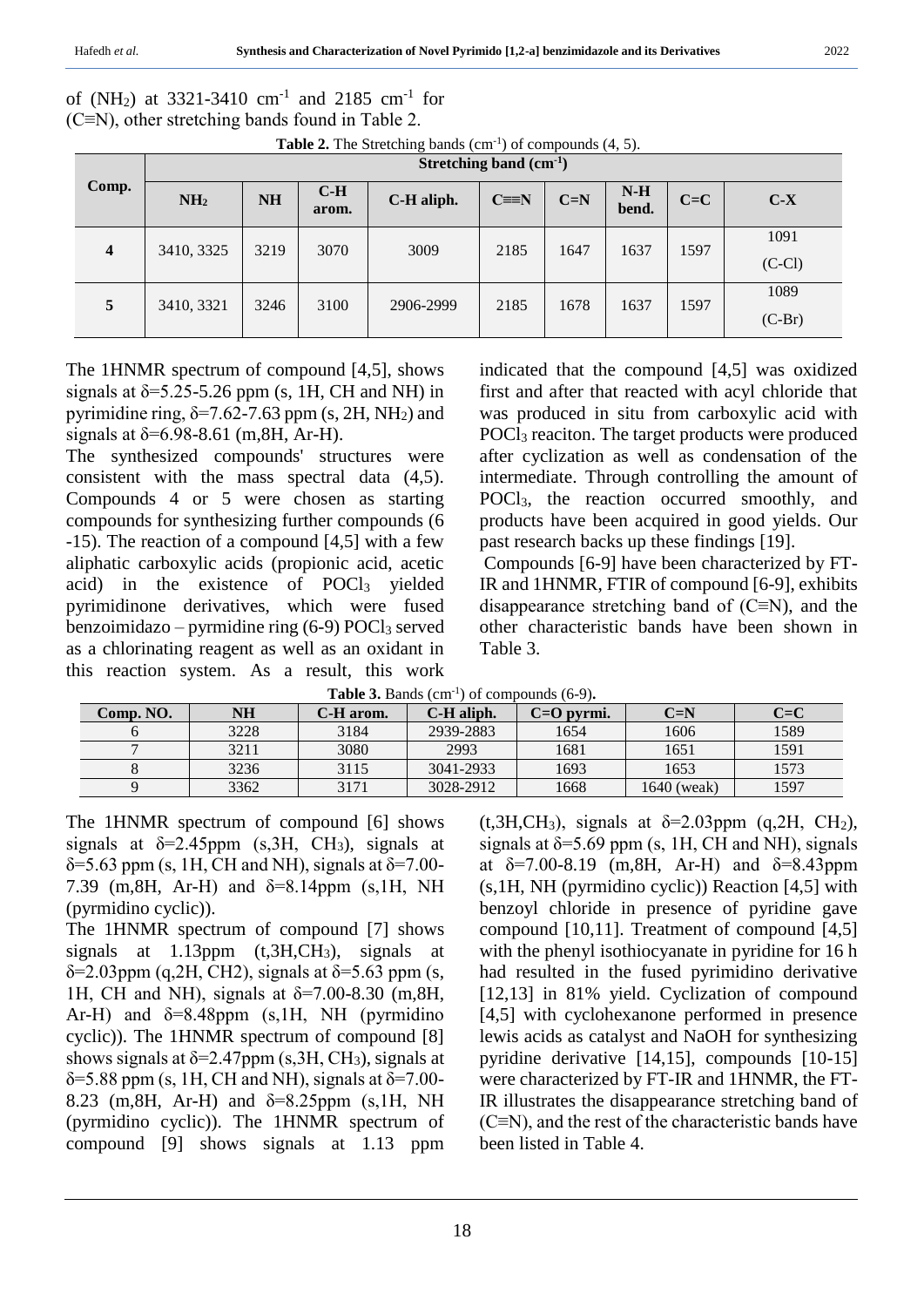|       | Stretching bands $(cm1)$ |           |           |            |       |       |       |                          |  |  |  |
|-------|--------------------------|-----------|-----------|------------|-------|-------|-------|--------------------------|--|--|--|
| Comp. | NH <sub>2</sub>          | <b>NH</b> | C-H arom. | C-H aliph. | $C=O$ | $C=N$ | $C=C$ | $C = S$                  |  |  |  |
|       |                          |           |           |            |       |       |       |                          |  |  |  |
| 10    |                          | 3317      | 3198      | 2881-3003  | 1681  | 1645  | 1600  | $\qquad \qquad -$        |  |  |  |
| 11    |                          | 3317      | 3198      | 2816-3003  | 1681  | 1654  | 1600  |                          |  |  |  |
| 12    |                          | 3338      | 3183      | 2877-3007  |       | 1616  | 1593  | 1531                     |  |  |  |
| 13    |                          | 3338      | 3136      | 2953       |       | 1614  | 1591  | 1529                     |  |  |  |
| 14    | 3369, 3298               | 3200      | 3080      | 2854-2928  |       | 1645  | 1593  | $\overline{\phantom{a}}$ |  |  |  |
| 15    | 3348,3326                | 3150      | 3090      | 2856-2928  |       | 1633  | 1591  |                          |  |  |  |

| Table 4. The bands of compounds (10-15). |  |  |  |
|------------------------------------------|--|--|--|
|                                          |  |  |  |

The 1HNMR spectrum of compound [10] shows signals at  $\delta = 7.00 - 8.19$  (m, 13H, Ar-H) and  $\delta$ =12.92ppm (s,1H, NH (pyrmidino cyclic)).

The 1 HNMR spectrum of compound [11] shows signals at  $\delta = 7.00 - 8.19$  (m, 13H, Ar-H) and  $\delta$ =12.95ppm (s,1H, NH (pyrmidino cyclic)).

The 1HNMR spectrum of compound [12] shows weak signals at  $\delta$ =4.50 ppm (s, 1H, CH and NH), signals at  $\delta$ =7.00-7.79 (m,13H, Ar-H),  $\delta$ =8.50 ppm (s, 1H, NH (pyrmidine cyclic)) and  $\delta = 9.70$  ppm

(s,1H, N=H). The 1HNMR spectrum of compound [13] shows weak signals at  $\delta$ =4.50ppm (s, 1H, CH and NH), signals at  $\delta = 7.00 - 7.62$  (m, 13H, Ar-H),  $\delta$ =8.60ppm (s,1H, NH (pyrmidine cyclic)) and  $\delta$ =9.80ppm (s,1 H, N=H)

The 1HNMR spectrum of compound [15] shows signals at  $\delta$ =1.22-2.98 ppm (m, 8H,  $CH<sub>2</sub>(CH<sub>2</sub>)<sub>2</sub>CH<sub>2</sub>$ , signals at  $\delta$ =5.36 ppm (s, 1H, CH and NH), signals at  $\delta$ =7.00-7.50 (m,10H, Ar-H and  $NH<sub>2</sub>$ ).



**Scheme 1**. **Synthesis pyrimido[1,2-a] benzimidazole derivatives (4-15)**

## **CONCLUSION**

All pyrimido[1,2-a] benzimidazole derivatives had been synthesized with cyclization using different methods and reagents. Pyrimidine ring was prepared from reaction compounds containing an amine group adjacent to a cyano group with aliphatic carboxylic acids in presence pocl<sub>3</sub> or with

benzoyl chloride in pyridine or with phenyl isothiocyanate in pyridine or with cyclohexanone in presence ferric chloride.

### **ACKNOWLEDGMENT**

Very thanks for Mustansiriyah University, College of Science, department of Chemistry for the facilities in this work.



19